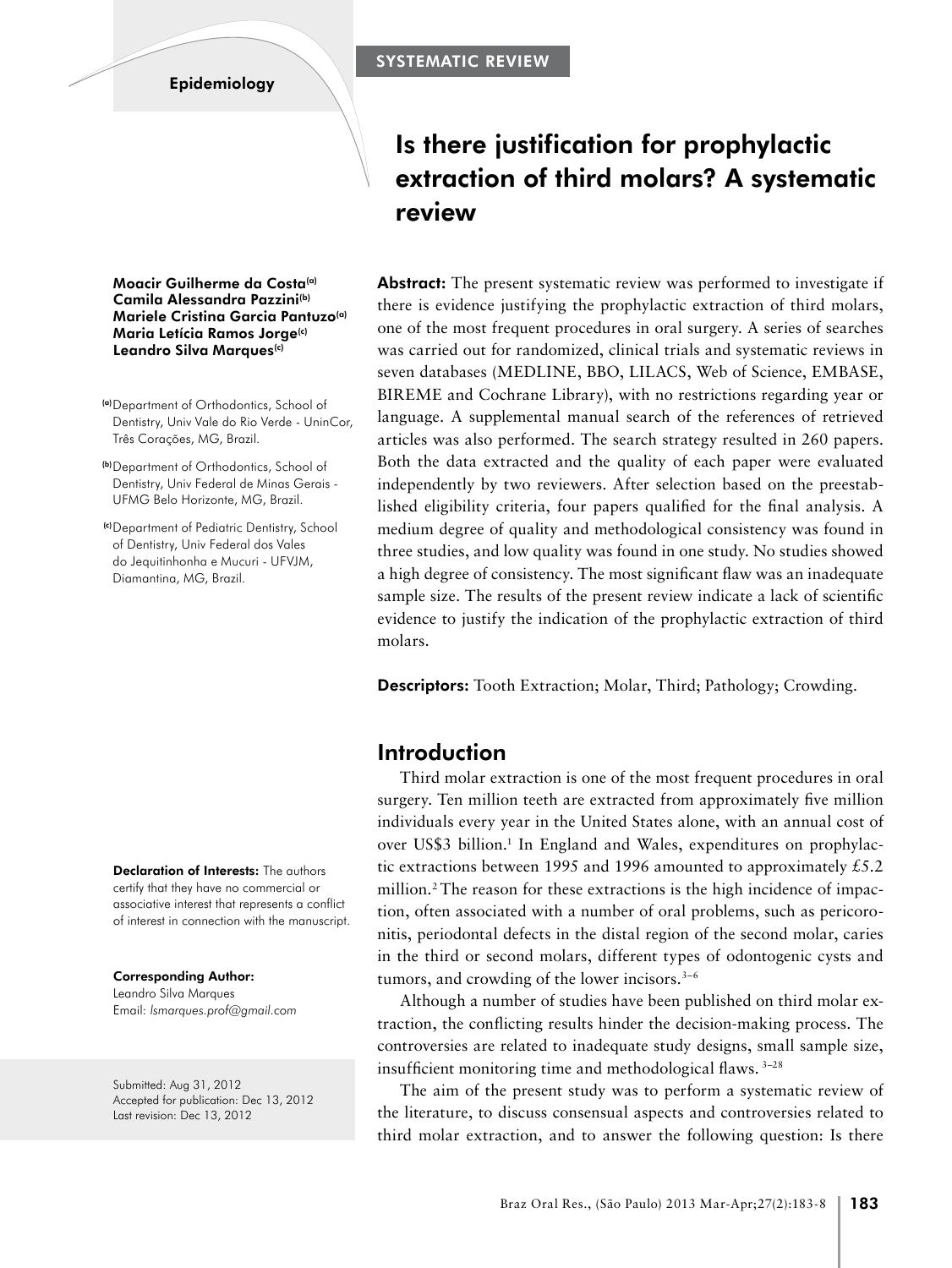evidence to justify the prophylactic extraction of third molars?

# Methodology Search strategy

 A series of searches was performed for texts published up to August 30, 2012, with no restrictions regarding language, age, gender or date of publication. The following key words were used:

- "asymptomatic impacted third molar,"
- "pericoronitis,"
- "periodontal problems, third molar,"
- "complication asymptomatic third molar,"
- "impacted third molar complications,"
- "third molar, surgery, causes," and
- "extraction of third molars, crowding lower jaw."

The following databases were searched:

- *• Latin American and Caribbean Center on Health Sciences Information - BIREME (www. bireme.br):* Lilacs (Literature in Health Sciences published in Latin America and the Caribbean since 1982), Medline via OVID (International Medical and Biomedical Literature, compiled since 1965), and EMBASE via OVID.
- *• Web of Science (www.thomsonisi.com):* database of sciences, social sciences, arts and humanities;
- *• Cochrane Library:* access to databases on systematic reviews of controlled studies of the Cochrane Collaboration, evaluation of health technologies, Cochrane Oral Health Group's Trials Register; the Cochrane Central Register of Controlled Trials (CENTRAL); BBO (Brazilian Bibliography of Dentistry).

A series of manual searches was also performed, based on the lists of references of the articles retrieved from the different databases. Data were collected on author, year of publication, study design, study groups, methods/measures and results. A quality assessment of preestablished characteristics was performed, to document the methodological strength of each paper.11,12 The eight variables investigated in the quality assessment are listed in Table 1.

Sample size was considered adequate when the sample size calculation was presented. Measurement methods were considered valid when a measurement error test was presented. Each study was classified based on the scores attributed:

- low quality (0 to 5 points),
- medium quality (6 to 8 points) or
- high quality (9 to 10 points).

Data extraction and the quality assessment of each paper were performed independently by two researchers, who selected papers based on a reading of the title and the abstract. All papers that appeared to meet the eligibility criteria were selected. A high level of agreement between the researchers was found in this step. A manual search of the reference lists from the selected papers was also performed to obtain additional relevant publications that might have been missed in the database searches.

#### Selection criteria

Only randomized controlled clinical trials and systematic reviews addressing the main indications, the effect of prophylactic third molar extraction and the non-intervention (maintenance) of asymptomatic impacted third molars were selected for the present review (Table 2).

Table 1 - Scores used for quality analysis of papers selected.

| Adequate study<br>design                     | Randomized clinical trial, prospective<br>study, controlled clinical trial,<br>longitudinal study: 3 points;<br>Clinical trial: 1 point |  |  |  |
|----------------------------------------------|-----------------------------------------------------------------------------------------------------------------------------------------|--|--|--|
| Adequate sample size                         | 1 point                                                                                                                                 |  |  |  |
| Adequate description<br>of selection process | 1 point                                                                                                                                 |  |  |  |
| Valid measurement<br>methods                 | 1 point                                                                                                                                 |  |  |  |
| Use of method of<br>error analysis           | 1 point                                                                                                                                 |  |  |  |
| <b>Blinded measurement</b><br>evaluation     | 1 point                                                                                                                                 |  |  |  |
| Valid statistical<br>methods                 | 1 point                                                                                                                                 |  |  |  |
| Contounding factors<br>included in analysis  | 1 point                                                                                                                                 |  |  |  |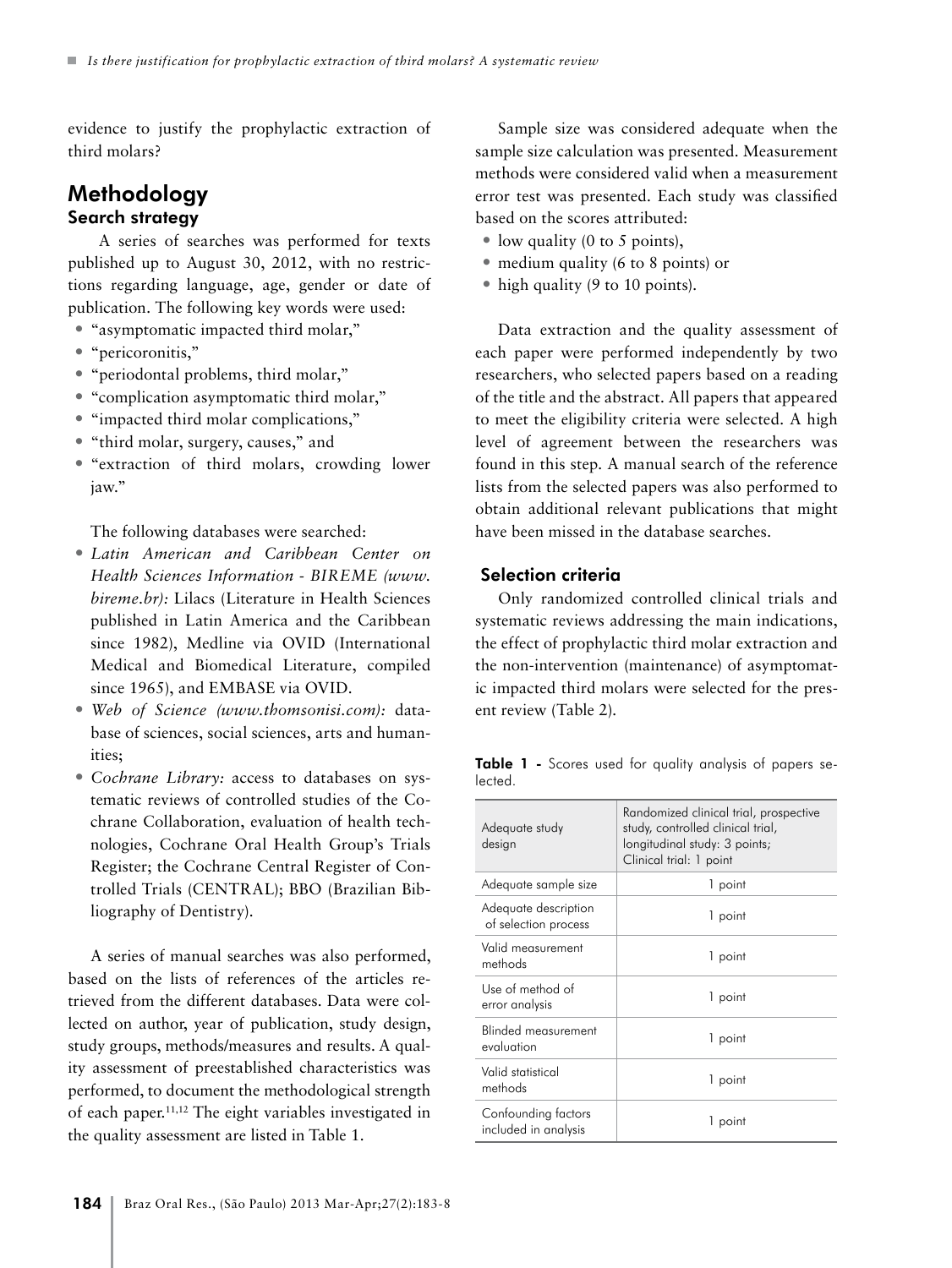#### Data acquisition and analysis

Data were collected on conditions that could indicate the prophylactic extraction of impacted third molars:

- pericoronitis,
- caries and periodontal problems in the distal region of the second molars,
- odontogenic cysts and tumors, and
- crowding of the lower incisors.

# **Results**

The search strategy yielded 260 papers. Four studies qualified for the final analysis (Table 3), following a selection based on the preestablished eligibility criteria. The complete texts of these papers were obtained for analysis.

#### Quality of the studies

A medium degree of quality and methodological consistency was found in three studies and low quality was found in one study (Table 4). No studies showed a high degree of consistency. The most significant flaw was an inadequate sample size. Other flaws included the failure to declare the blinded assessment of the measurements and confounding fac-

Table 2 - Initial inclusion and exclusion criteria for the studies retrieved.

| Inclusion criteria        | Exclusion criteria    |
|---------------------------|-----------------------|
| • Randomized controlled   | • Case reports and    |
| trials, systematic review | case series           |
| and meta-analyses         | • Review articles and |
| • All languages           | abstracts             |

|  |  |  | Table 3 - Studies selected. |  |
|--|--|--|-----------------------------|--|
|--|--|--|-----------------------------|--|

| Author                                         | Study groups                                                                                                                                                                                                                        | Sample                                                                                                                                                   | Age                                                                                                     | Measurement method                                                                                                                                                                                                                        | Results                                                                                                                                                                                                                                                            |  |
|------------------------------------------------|-------------------------------------------------------------------------------------------------------------------------------------------------------------------------------------------------------------------------------------|----------------------------------------------------------------------------------------------------------------------------------------------------------|---------------------------------------------------------------------------------------------------------|-------------------------------------------------------------------------------------------------------------------------------------------------------------------------------------------------------------------------------------------|--------------------------------------------------------------------------------------------------------------------------------------------------------------------------------------------------------------------------------------------------------------------|--|
| Mettes<br>et al.<br>$(2005)^{27}$              | Systematic review assessing<br>the effect of prophylactic<br>extraction of third molars<br>in adolescents and adults,<br>in comparison to non-<br>intervention                                                                      | $\equiv$                                                                                                                                                 | $\overline{\phantom{a}}$                                                                                | Searches in Medline<br>and Cochrane<br>through August 4,<br>2004; randomized or<br>controlled clinical trials<br>were selected                                                                                                            | No evidence was found to<br>support or refute the routine<br>prophylactic extraction of<br>asymptomatic impacted third<br>molars                                                                                                                                   |  |
| Van der<br>Sanden<br>et al.<br>$(2005)^{26}$   | Dental students who received<br>a clinical practice guide<br>for the management of<br>asymptomatic third molars                                                                                                                     | 36 impacted<br>lower third molars;<br>102 students<br>participated in<br>the study (51 in<br>each group-test<br>and control);<br>randomized<br>selection | Three age<br>groups:<br>$19 - 25$<br>$26-40$ and<br>$41-60$ years                                       | The intervention and<br>control groups received<br>a questionnaire, and the<br>data were submitted to<br>analysis of co-variance<br>and the chi-square test                                                                               | The use of a clinical practice<br>guide for the management<br>of asymptomatic third molars<br>is effective and enhances the<br>decision-making process for<br>dental surgeons                                                                                      |  |
| Harradine<br>et al.<br>$(1998)^{22}$           | Randomized allocation of<br>post-treatment orthodontic<br>patients submitted to<br>extraction of lower third<br>molars to monitor the effect<br>of the extractions on crowding<br>of the lower incisors                             | Total of 164<br>(90 women and<br>74 men)                                                                                                                 | 14 years<br>and 10<br>months for<br>participation<br>in the study,<br>with 66<br>months of<br>follow-up | Patients were allocated<br>based on a list, and<br>were contacted after<br>5 years. Models<br>were constructed,<br>measurements were<br>made and data were<br>submitted to the<br>Minitab program and<br><b>GLIM</b> statistical software | No significant differences in<br>lower incisor crowding were<br>found between patients from<br>whom third molars were<br>extracted and those on whom<br>no intervention was performed;<br>thus, the prophylactic<br>extraction of third molars is not<br>justified |  |
| Lindqvist<br>and<br>Thilander<br>$(1982)^{23}$ | Randomized allocation<br>of patients submitted to<br>extraction of third molars<br>removed on one side and<br>maintained on the other side<br>(control); after three years,<br>radiographs were taken and<br>study models were made | 23 boys and 29<br>girls with impacted<br>third molars on<br>both sides of the<br>mandible                                                                | $15.5$ years;<br>range: 13 to<br>19 years                                                               | Radiographs and study<br>models                                                                                                                                                                                                           | No conclusions were made<br>regarding which patients<br>should undergo the anticipated<br>extraction of third molars<br>to prevent late crowding;<br>however, in cases of severe<br>crowding, third molar<br>extraction may be indicated                           |  |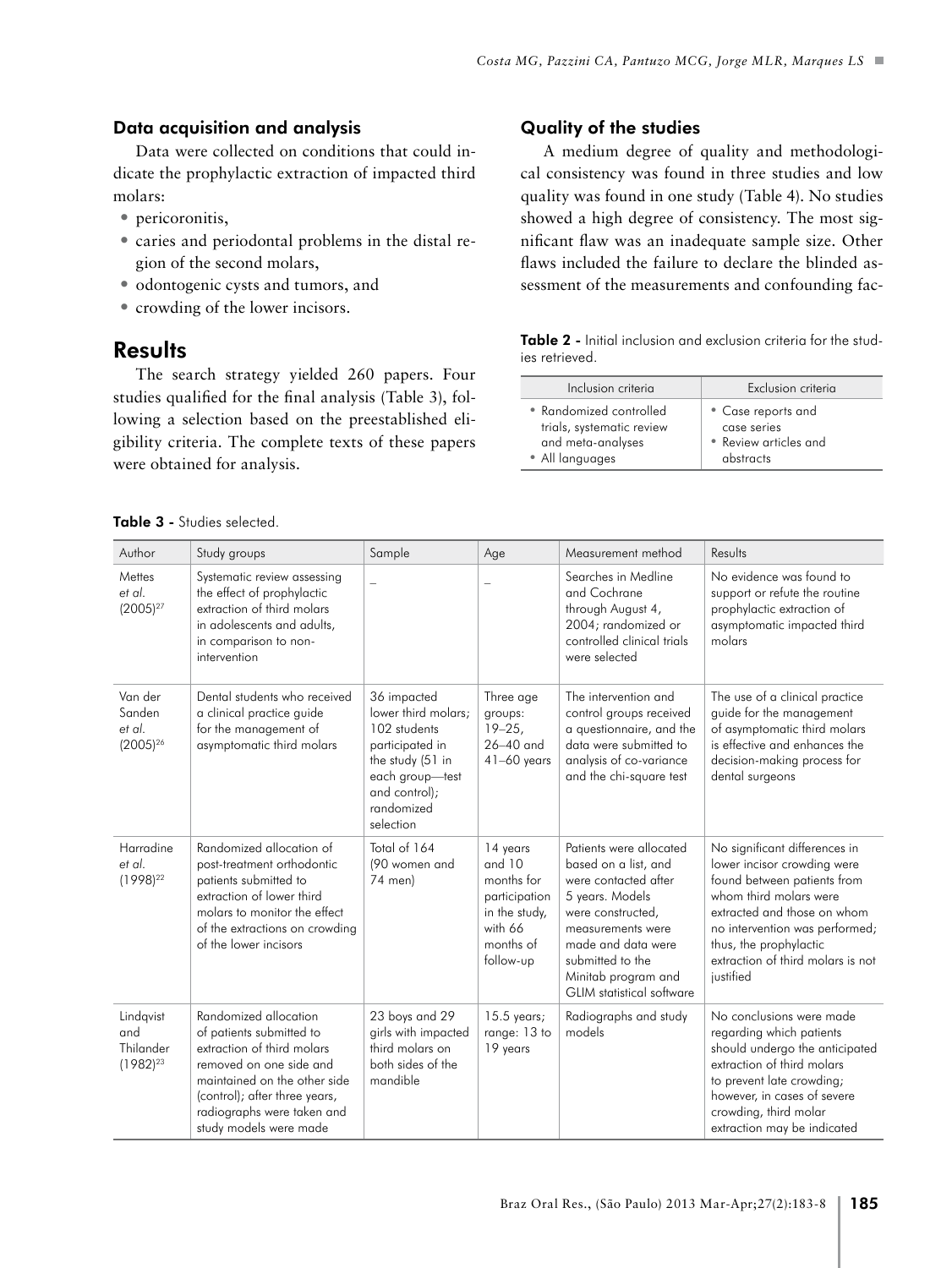| Articles                                    | Study<br>design | Sample size | Selection<br>description | Valid<br>measurement<br>methods | Method<br>of error<br>analysis | Blinding in<br>measurement | Adequate<br>statistics<br>provided | Confounding<br>factors<br>considered | Quality<br>standard<br>judgement |
|---------------------------------------------|-----------------|-------------|--------------------------|---------------------------------|--------------------------------|----------------------------|------------------------------------|--------------------------------------|----------------------------------|
| Mettes et al.<br>$(2005)^{27}$              | <b>RCT</b>      | Inadequate  | Adequate                 | Yes                             | No                             | <b>No</b>                  | No                                 | ND                                   | Low                              |
| Van der<br>Sanden et al.<br>$(2005)^{26}$   | <b>RCT</b>      | Inadequate  | Adequate                 | Yes                             | No                             | <b>ND</b>                  | Yes                                | <b>ND</b>                            | Medium                           |
| Harradine<br>et al. (1998)                  | RCT/P           | Inadequate  | Adequate                 | Yes                             | Yes                            | <b>ND</b>                  | Yes                                | ND                                   | Medium                           |
| Lindgvist and<br>Thilander<br>$(1982)^{23}$ | <b>RCT</b>      | Inadequate  | Adequate                 | Yes                             | No                             | N <sub>o</sub>             | Yes                                | <b>ND</b>                            | Medium                           |

Table 4 - Quality evaluation of the studies retrieved.

CCT: controlled clinical trial; RCT: randomized clinical trial; CT: clinical trial; L: longitudinal; P: prospective; ND: not declared.

tors. Only one paper adequately described the method of error analysis.

### **Discussion**

None of the studies fulfilled the eligibility criteria established for the present systematic review. This finding demonstrates the scarcity of consistent papers and inadequate scientific evidence that could otherwise allow surgeon dentists to make decisions regarding reliable indications for the prophylactic extraction of third molars and the determination of which cases should be followed up. Meta-analysis and heterogeneity were not performed due to the small number of studies with different methodologies found.

The prophylactic extraction of asymptomatic impacted wisdom teeth is defined as the (surgical) removal of wisdom teeth in the absence of local disease.28 In this context, critical appraisal of the literature reveals that prophylactic extraction of third molars occurs in a disorderly manner without clearly defined criteria. Approximately 75% of individuals who receive regular dental care have their third molars removed.4 In addition to the pathological conditions sometimes caused by these teeth, other criteria are used to justify the decision to extract, including indications for orthodontic, prosthetic or restorative purposes.<sup>13,14</sup> Moreover, the risks of surgery and associated complications are justified and uniformly accepted by the majority of dental surgeons, when there is clinical, radiological or laboratorial

evidence of acute or chronic periodontitis, caries, pericoronitis, harmful effects on second molars or disease.<sup>15,16</sup>

Authors enumerate the main reasons leading to the prophylactic extraction of third molars, but these indications do not have sufficient evidence on which to base such a decision.<sup>3-6</sup> Partially erupted third molars have the greatest likelihood of developing pericoronitis, and are therefore indicated for prophylactic extraction.9,10 Mohammed-Ali *et al.*17 report two cases of osteomyelitis in the mandible, with development secondary to pericoronitis in partially erupted third molars. McArdle and Renton<sup>18</sup> indicate the prophylactic extraction of third molars for the prevention of caries on the distal face of the second molars. According to Allen *et al.*19, it is common to find caries on the distal surface of second molars when third molars are either completely or partially erupted. Should conservative treatment be elected, interproximal radiographs are recommended.

Kan *et al.*<sup>8</sup> justifies prophylactic extraction in cases of periodontal defects. However, Richardson and Dodson<sup>20</sup> state that the indication for third molar extraction should be evaluated carefully in individuals with a healthy periodontium in the region of the second molar, since this procedure heightens the risk of greater probing depth and attachment loss. The extraction of lower third molars could lead to periodontal defects in the distal region of the adjacent second molar.<sup>21</sup>

Harradine *et al.*<sup>22</sup> conclude that the extraction of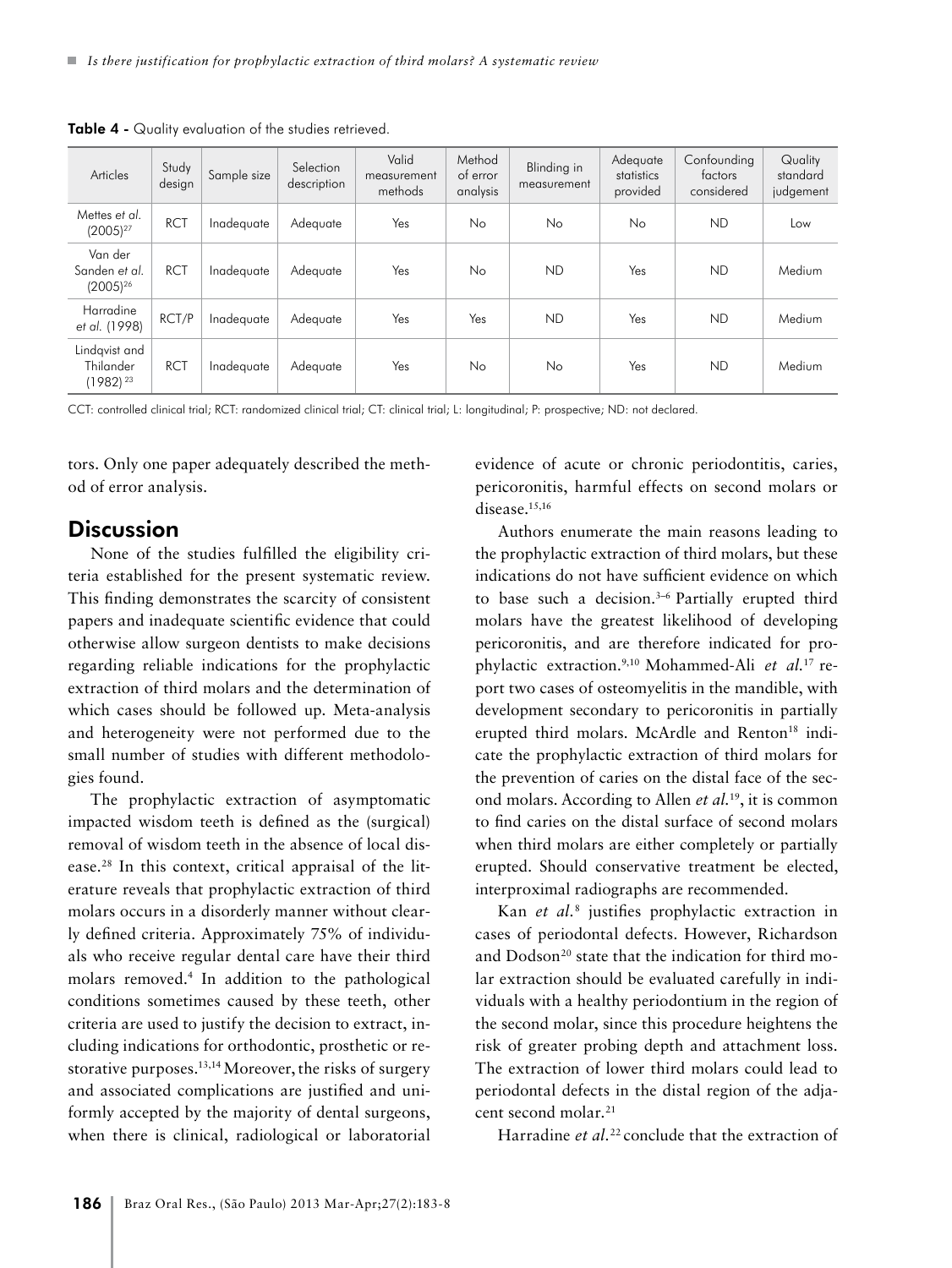third molars to reduce or prevent late crowding of the incisors is not justified, and should therefore not be considered as having a scientific basis. Likewise, Lindqvist and Thilander<sup>23</sup> evaluated adolescents with non-erupted third molars, and could not predict which patients would benefit and which would suffer negative consequences in regard to late crowding following extraction of impacted third molars.

The consequences of extraction for patients should also be analyzed. Song *et al.*<sup>2</sup> suggest that a "wait-and-see conduct" could be a promising strategy. Jerjes *et al.*24 enumerated postoperative complications stemming from third molar extractions performed by residents and specialists; trismus, alveolar osteitis and paresthesia of the lingual and inferior alveolar nerves were reported among extractions performed by residents, and postoperative bleeding was reported among extractions performed by specialists.

Countries such as the United States and the United Kingdom spend large amounts of money on these procedures annually, using funds that could otherwise be spent on other health programs.1,2 The extraction of asymptomatic impacted third molars that could remain disease-free for an undetermined amount of time places an unnecessary burden on healthcare funds. The assessment of health risks and cost effectiveness regarding the prophylactic extraction of asymptomatic impacted wisdom teeth should play a more prominent role in the decision-making process.25

Insecurity in making diagnosis and the lack of a protocol for the extraction or non-extraction of third molars are clearly demonstrated.26 When a clinical practice guide was given to dentists, a drastic reduction in the number of indications for extraction occurred. In other words, when dentists have a

greater scientific foundation, they modify how they conduct themselves in the decision-making process from a clinical standpoint. Further studies on this issue are eagerly awaited, insofar as dental surgeons should base their justifications for prophylactic third-molar extractions on scientific evidence and studies that can reliably clarify indications for extraction or non-intervention.27

The clinical implications of how asymptomatic impacted third molars should be handled were well described by Mettes *et al.*27:

"The dental clinician, who examines healthy individuals in the course of assigning a recall interval, should be responsible for monitoring third molars in recurrent communication with patients and, where there are more complex cases, with the oral and maxillofacial surgeon as a consultant. Special attention should be paid to the onset of pathology, based on explicit terminology and definitions, the monitoring and registration of morbidity and quality of life aspects (i.e. patients' perspective, values and attitudes). Clinicians should make it clear to adult patients with asymptomatic third molars that there is no evidence one way or the other about the benefits or otherwise of removing these molars. The same communication strategy to adolescents and their parents regarding the impact of surgical removal on late lower incisor crowding should be advocated."

# **Conclusions**

The data encountered in the present systematic review demonstrate the lack of studies on which to base adequate clinical decisions regarding indications for the prophylactic extraction of third molars. The only scientific proof points to the non-indication of prophylactic extraction for the purpose of preventing late crowding of the lower incisors.

#### References

- 1. Friedman JW. The prophylactic extraction of third molars: a public health hazard. Am J Public Health. 2007 Sep;97(9):1554-9.
- 2. Song F, O'Meara S, Wilson P, Golder S, Kleijnen J. The effectiveness and cost effectiveness of prophylactic removal of wisdom teeth. Health Technol Assess. 2000 Jul;4(15):1-55.
- 3. Laskin DM. Evaluation of the third molar problem. J Am Dent Assoc.1971 Apr;82(4):824-8.
- 4. Schulhof RJ. Third molars and orthodontic diagnosis. J Clin Orthod. 1976 Apr;10(4):272-81.
- 5. Lysell L, Rohlin M. A study of indications used for removal of the mandibular third molar. Int J Oral Maxillofac Surg. 1988 Jun;17(3):161-4.